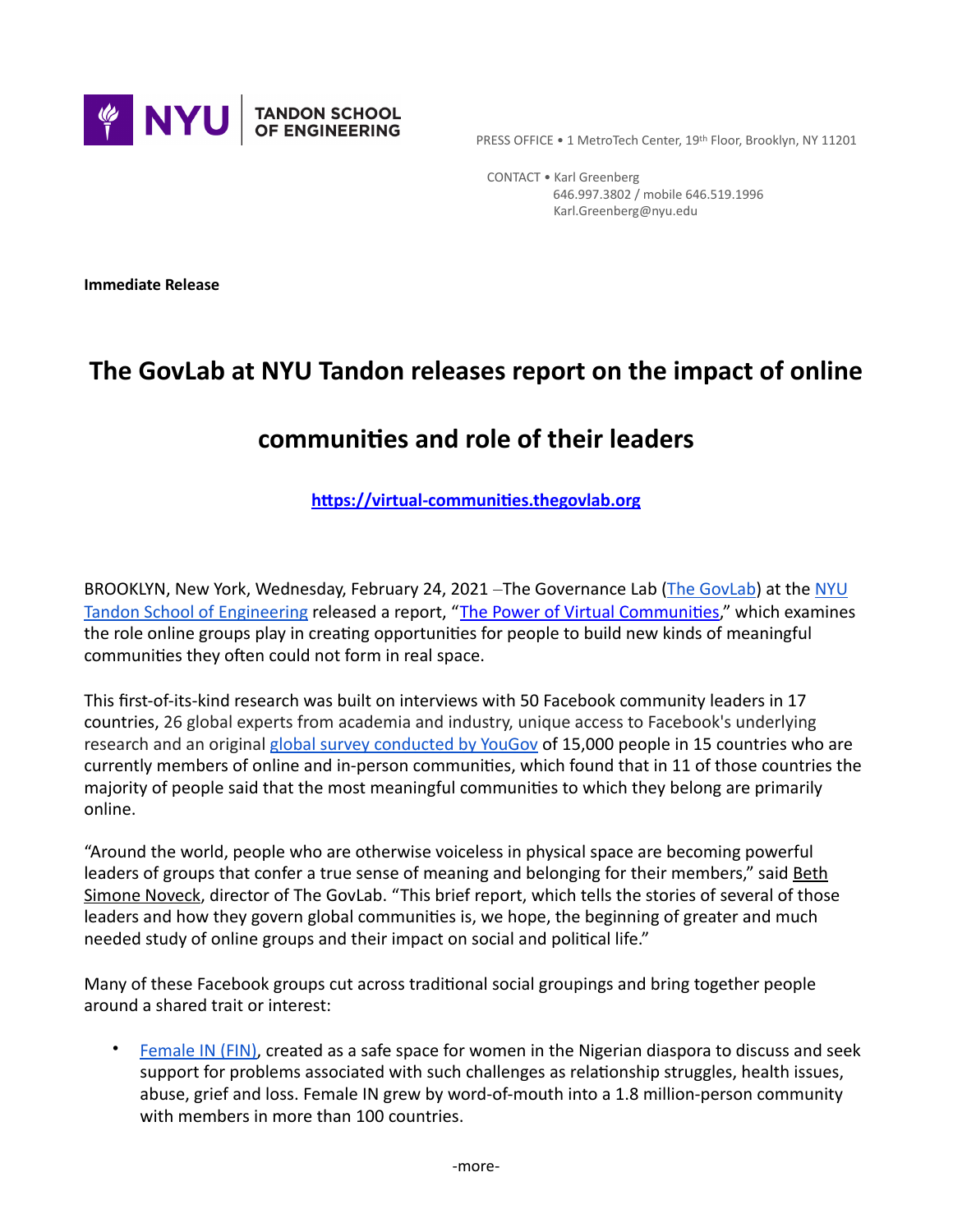- Surviving Hijab encourages its 920,000 female members to take up or continue wearing the Muslim head covering in the face of political and social criticism.
- Blind PenPals enables its 7,000 blind and visually impaired members to share stories and advice.
- Canterbury Residents Group acts as a public square in the British city of Canterbury and has 38,000 members, about the same size as the city's population.
- Subtle Asian Traits, which began as a modest initiative among nine young Australians of Chinese background to share funny memes about their Asian heritage, has expanded to a group of 1.82 million people who discuss and share the experience of growing up Asian in mostly majority-White societies.

The GovLab's report findings note that:

- Membership in online communities confers a strong sense of community, the lack of physical proximity notwithstanding.
- Online groups are a still fluid form of human organization that in many cases attract members and leaders who are marginalized in the physical societies they inhabit, and who use the platform to build new kinds of communities that would be difficult to form otherwise.
- Many of these groups have counter-cultural norms and are what political scientists might call "cross-cleavage" communities. These groups cut across traditional social groupings, and bring together people normally divided by geography around a shared trait or interest.
- The flexible affordances of online platforms have enabled new kinds of leaders to emerge in these groups with unique skills in moderating often divisive dialogues, sometimes among millions of members.
- Most groups are run as a labor of love; many leaders are neither trained nor paid and the rules that govern their internal operations are often uncodified and the hosting platform - in this case Facebook - holds significant power over their operations and future.
- These groups, some of which have huge memberships, remain emergent and largely unrecognized: they are outside traditional power structures, institutions and forms of governance.
- More research is needed to understand whether and how these groups will operate as genuine communities over the long term, especially given the tensions that derive from conducting public life on a private platform such as Facebook, and how such groups and their leaders can be supported to ensure they provide maximum voice, participation and benefit to their members

Further, results from the YouGov survey and the interviews with group leaders indicated that the three most essential traits and behaviors for leaders to exhibit were welcoming differences of opinions, being visible and communicating well, and acting ethically at all times.

This report, published in six languages, further shines a light on the role leaders have and why it is important to further support them in running their community.

You can download the full report and the executive summary here. You can also view a panel discussion about the report's implications and the future of digital community building here.